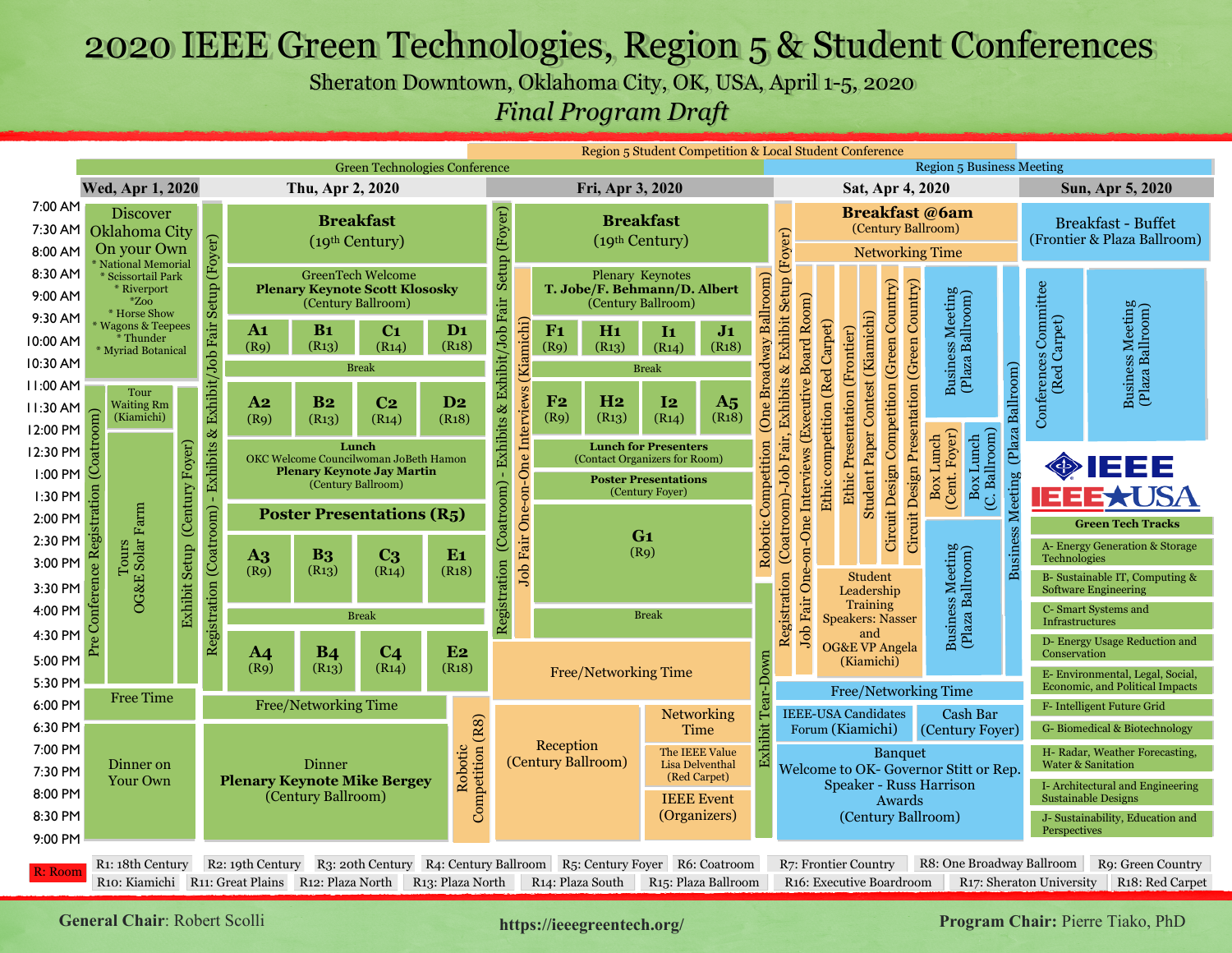### **2020 IEEE Green Technologies Conference**

#### List of Selected Papers and Presenters

| $\mathbf A$ |                                                     |
|-------------|-----------------------------------------------------|
|             | <b>Energy Generation &amp; Storage Technologies</b> |
|             |                                                     |

| ${\bf A1}$   | <b>Energy Generation &amp; Storage Technologies</b>                                                                                                                                                                                                                                                                                                                                                                                                                                                                               |
|--------------|-----------------------------------------------------------------------------------------------------------------------------------------------------------------------------------------------------------------------------------------------------------------------------------------------------------------------------------------------------------------------------------------------------------------------------------------------------------------------------------------------------------------------------------|
| F011         | Performance Analysis of the Transverse-Flux Machine with High number of Poles for Large<br>Wind, Hydro, and Electric Ship Propulsion Systems<br>Oleksandr Dobzhanskyi, Oregon Institute of Technology, USA<br>Ebrahim Amiri, University of New Orleans, USA<br>$\bullet$                                                                                                                                                                                                                                                          |
| S013         | <b>Modeling Earth as a Dipole Antenna</b><br>Greg Poole, Industrial Tests, Inc., USA                                                                                                                                                                                                                                                                                                                                                                                                                                              |
| A2           | <b>Energy Generation &amp; Storage Technologies</b>                                                                                                                                                                                                                                                                                                                                                                                                                                                                               |
| F036         | <b>Complementarity and Variability of Wind and Solar Energy in Complex Terrain</b><br>Radian Belu, Southern University, USA                                                                                                                                                                                                                                                                                                                                                                                                       |
| F041         | Battery State-of-Charge Estimation Based on the Nonlinear Double-Capacitor Model and<br><b>Extended Kalman Filter</b><br>Mason Proctor, University of Kansas, USA<br>Ning Tian, University of Kansas, USA<br>$\bullet$<br>HuazhenFang, University of Kansas, USA<br>$\bullet$                                                                                                                                                                                                                                                     |
| F047         | <b>Feasibility Study of wind energy in Kuwait: onshore and offshore</b><br>Esam Alawadhi, Kuwait University, Kuwait                                                                                                                                                                                                                                                                                                                                                                                                               |
| F049         | <b>Thermal Management of Li-Ion Batteries with Single-phase Liquid Immersion Cooling</b><br>David Sundin, Engineered Fluids, USA<br>Sebastian Sponholtz, Engineered Fluids, USA<br>$\bullet$                                                                                                                                                                                                                                                                                                                                      |
| A3           | <b>Energy Generation &amp; Storage Technologies</b>                                                                                                                                                                                                                                                                                                                                                                                                                                                                               |
| F054*        | Synthesis of MnO2 Carbon nanotubes catalyst with enhanced Oxygen Reduction Reaction for<br><b>Polymer Electrolyte Membrane Fuel Cell</b><br>Abid Ullah, University of Engineering and Technology, Peshawar, Pakistan<br>Muhammad Hamayun, University of Engineering and Technology, Peshawar, Pakistan<br>$\bullet$<br>Arif Khattak, University of Engineering and Technology, Peshawar, Pakistan<br>$\bullet$                                                                                                                    |
| <b>OP045</b> | <b>Effect of Graphene Modified Anode on the Performance of Direct Methanol Fuel Cell</b><br>Al Amin, University of Texas Rio Grande Valley, USA<br>Abu Musa Abdullah, University of Texas Rio Grande Valley, USA<br>$\bullet$<br>Aminur Rashid Chowdhury, University of Texas Rio Grande Valley, USA<br>$\bullet$<br>M. Jasim Uddin, University of Texas Rio Grande Valley, USA<br>Samir Iqbal, University of Texas Rio Grande Valley, USA<br>$\bullet$<br>Hasina F. Huq, University of Texas Rio Grande Valley, USA<br>$\bullet$ |
| F055         | <b>Comparative Study of Improved Droop Control Methods for AC Islanded Microgrids</b><br>Ahmed Alsafran, University of Dayton, USA<br>Malcolm Daniels, University of Dayton, USA<br>$\bullet$                                                                                                                                                                                                                                                                                                                                     |
| F065         | Sealed Lead Acid Battery and Supercapacitor Power Configurations for Electric Drag Racing<br>Thomas Henderson, Tulsa Community College, USA                                                                                                                                                                                                                                                                                                                                                                                       |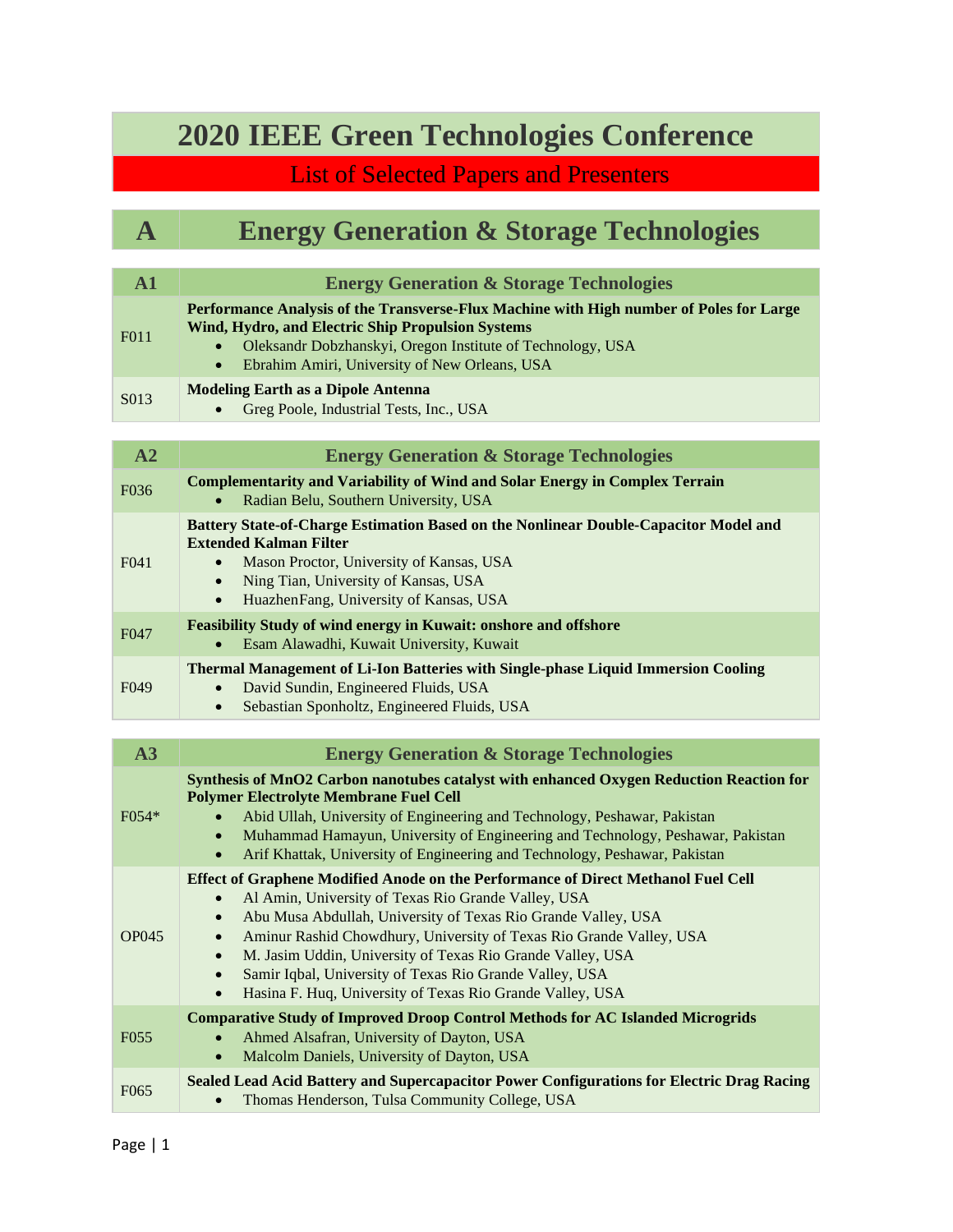| A <sub>4</sub>   | <b>Energy Generation &amp; Storage Technologies</b>                                                                                                                                                                                                                                                                                                                                                                                                                                   |
|------------------|---------------------------------------------------------------------------------------------------------------------------------------------------------------------------------------------------------------------------------------------------------------------------------------------------------------------------------------------------------------------------------------------------------------------------------------------------------------------------------------|
| F <sub>069</sub> | <b>ANN Based Wind Farm Power Distribution Strategy</b><br>Kuan Yi Lin, Tamkang University, Taiwan<br>$\bullet$<br>Kuang Yu Tai, Tamkang University, Taiwan<br>$\bullet$<br>Peter Liu, Tamkang University, Taiwan<br>$\bullet$                                                                                                                                                                                                                                                         |
| F001             | Prioritized Load Control System for Pico-Hydroelectric Power in the Nepal Himalayas<br>Hsi-Jen James Yeh, Azusa Pacific University, USA<br>Rick Sturdivant, Azusa Pacific University, USA<br>$\bullet$<br>Mark Stambaugh, RIDS, USA<br>$\bullet$<br>Alex Zahnd, RIDS, Switzerland<br>$\bullet$                                                                                                                                                                                        |
| F077             | <b>Adaptive Neuro-Fuzzy Inference based Modelling of Wind Energy Harvesting System for</b><br><b>Remote Areas</b><br>Tigilu Mitiku Dinku, Bule Hora University, Ethiopia<br>$\bullet$<br>Mukhdeep Singh Manshahia, Punjabi University, India<br>$\bullet$                                                                                                                                                                                                                             |
| A <sub>5</sub>   | <b>Energy Generation &amp; Storage Technologies</b>                                                                                                                                                                                                                                                                                                                                                                                                                                   |
| F103             | An Interleaved Non-Isolated DC-DC Boost Converter with Voltage Doubler Cell in CCM<br>Mohammad Altimania, Missouri University of Science and Technology, USA and<br>$\bullet$<br>University of Tabuk, Saudi Arabia<br>Mohamad Saleh Sanjari Nia, Missouri University of Science and Technology, USA<br>$\bullet$<br>Mehdi Ferdowsi, Missouri University of Science and Technology, USA<br>$\bullet$<br>Pourya Shamsi, Missouri University of Science and Technology, USA<br>$\bullet$ |
| F068             | <b>Regional Wind Power Ramp Forecasting through Multinomial Logistic Regression</b><br>Xm Chen, Texas Tech University, USA<br>$\bullet$<br>Jie Zhao, Texas Tech University, USA<br>$\bullet$<br>Miao He, Texas Tech University, USA<br>$\bullet$                                                                                                                                                                                                                                      |
| F027             | A Fractional Order Approach for Modeling Nonlinear Behavior in Boost DC-DC Converters<br>with CPL<br>Majid A. Alhomim, University of Arkansas, Fayetteville, USA<br>$\bullet$<br>Badur M. Alharbi, University of arkansas, Fayetteville, USA<br>Roy A. McCann, University of arkansas, Fayetteville, USA                                                                                                                                                                              |
| P <sub>007</sub> | A Tool for Modernizing the Grid<br>Brad Jensen, Burns & McDonnell, USA<br>Ryan Uyehara, Burns & Mcdonnell, USA<br>$\bullet$                                                                                                                                                                                                                                                                                                                                                           |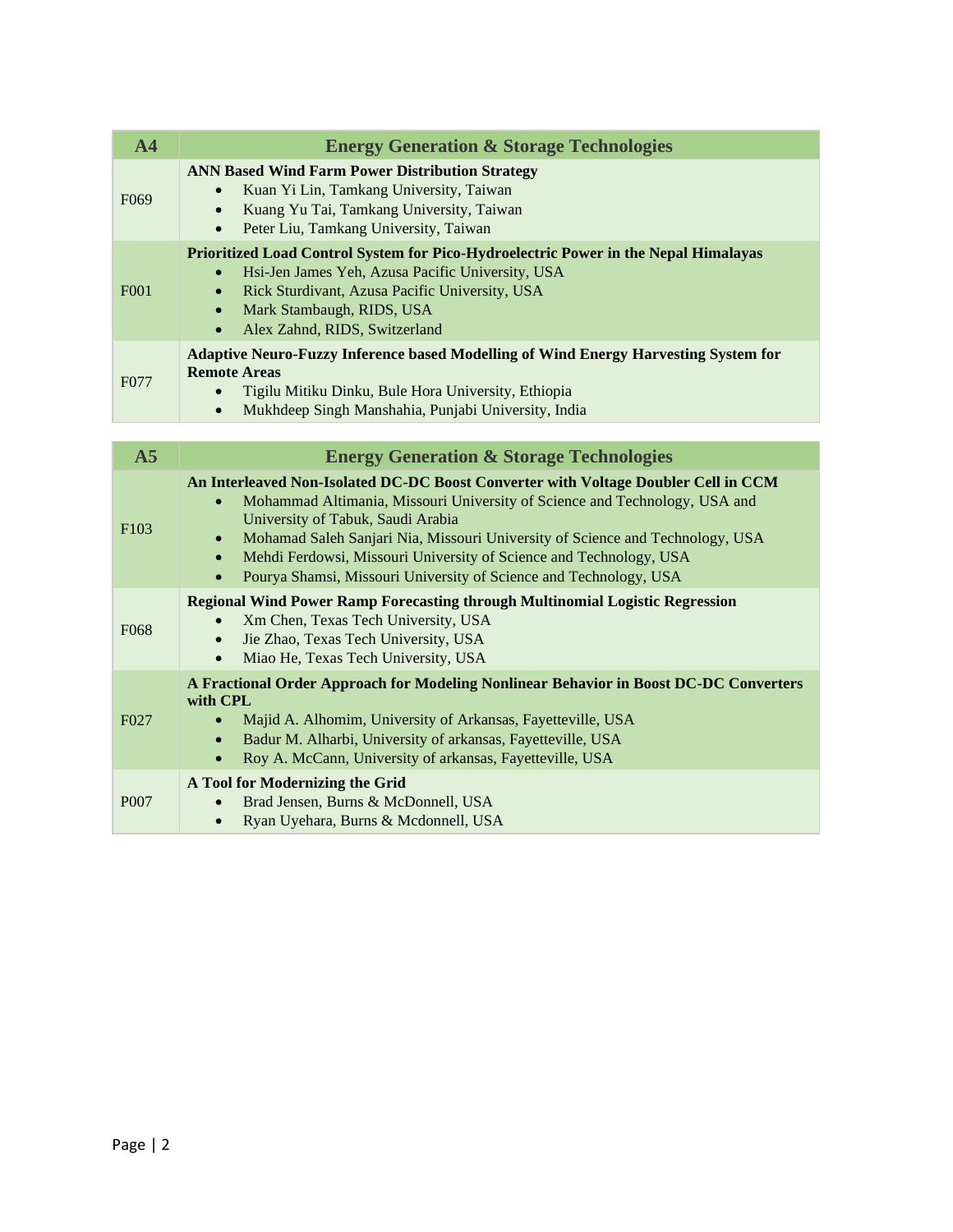| ${\bf B}$        | <b>Sustainable IT, Computing &amp; Software Engineering</b>                                                                                                                                                                                                                                                                                          |
|------------------|------------------------------------------------------------------------------------------------------------------------------------------------------------------------------------------------------------------------------------------------------------------------------------------------------------------------------------------------------|
| B1               | <b>Sustainable IT, Computing &amp; Software Engineering</b>                                                                                                                                                                                                                                                                                          |
| F046             | Redfish Green500 Benchmarker (RGB): Towards Automation of the Green500 Process for<br><b>Data Centers</b><br>Elham Hojati, Texas Tech University, USA<br>$\bullet$<br>Jon Hass, Dell Inc., USA<br>$\bullet$<br>Alan Sill, Texas Tech University, USA<br>$\bullet$<br>Yong Chen, Texas Tech University, USA<br>$\bullet$                              |
| F <sub>057</sub> | <b>Hashed B-tree: Adaptive Performance Enhancement of B-tree on Byte-addressable</b><br><b>Nonvolatile Memories</b><br>Yi-Hua Chen, National Tsing Hua University, Taiwan<br>$\bullet$<br>Yi-Han Lien, National Tsing Hua University, Taiwan<br>$\bullet$<br>Po-Chun Huang, Taipei Tech, Taiwan<br>$\bullet$                                         |
| B2               | <b>Sustainable IT, Computing &amp; Software Engineering</b>                                                                                                                                                                                                                                                                                          |
| S067             | <b>Commodity Ecology: A Virtual Community Platform for Promoting Responsible</b><br><b>Consumption and Production to Achieve SDG #12</b>                                                                                                                                                                                                             |
|                  | Mark Whitaker, State University of New York, South Korea<br>Pravin Pawar, State University of New York, South Korea<br>$\bullet$                                                                                                                                                                                                                     |
| S012             | <b>Mobile Edge Computing Sensors and Cloud Machine Learning Enable Grid Predictive</b><br><b>Maintenance</b><br>John Lauletta, Exacter, Inc., USA<br>$\bullet$<br>Rachana Dasari, University of Akron, USA<br>$\bullet$<br>Yilmaz Sozer, University of Akron, USA<br>$\bullet$<br>Jose Garcia, University of Akron, USA<br>$\bullet$                 |
| F <sub>084</sub> | <b>Adaptive Compressive Sensing and Machine Learning for Power System Fault Classification</b><br>Long Cheng, ABB Inc., USA<br>$\bullet$<br>Zhaoqi Wu, University of Illinois at Urbana-Champaign, USA<br>$\bullet$<br>Rusheng Duan, Columbia University, USA<br>$\bullet$<br>Kangnan Dong, California State University San Marcos, USA<br>$\bullet$ |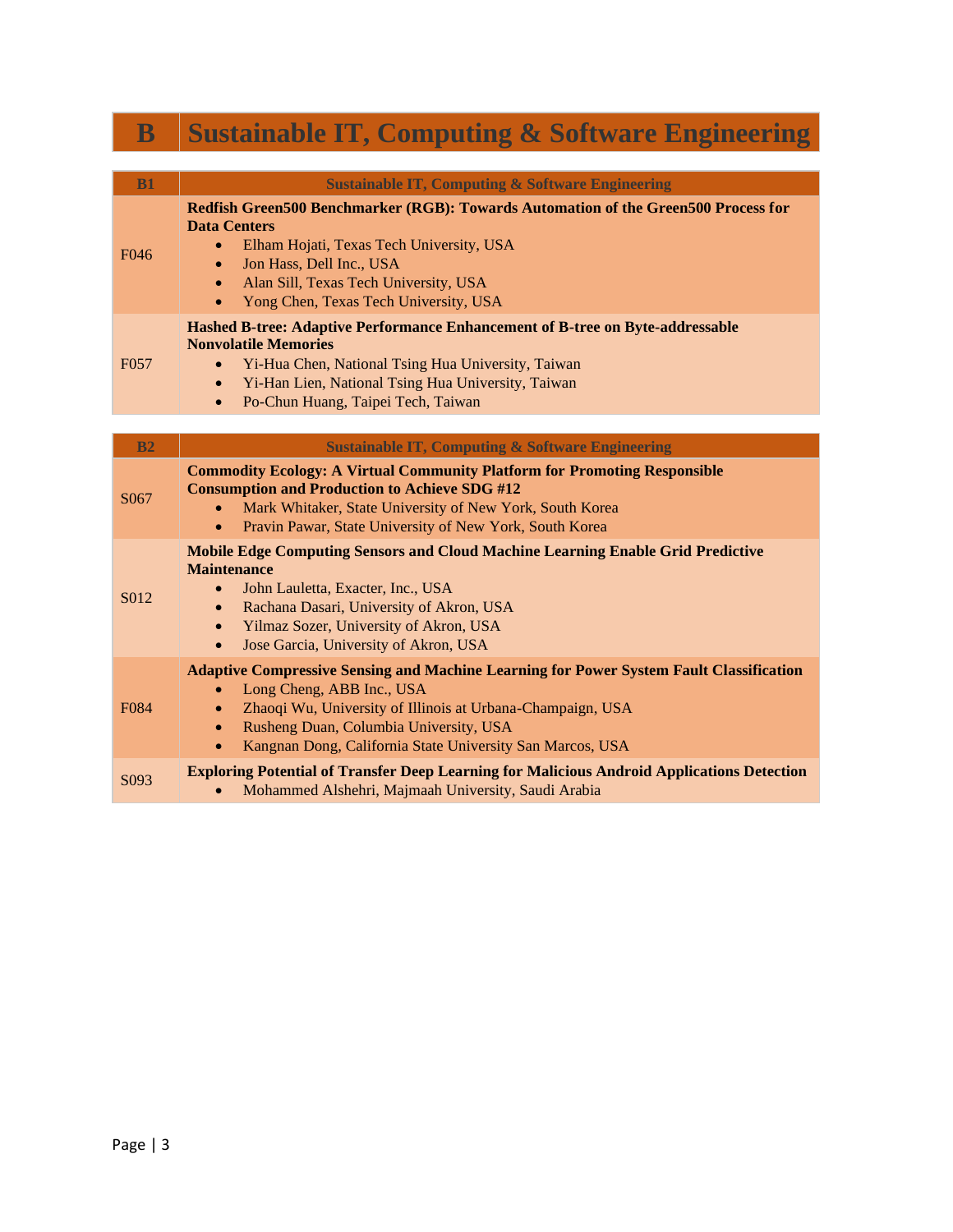| <b>B3</b>    | <b>Sustainable IT, Computing &amp; Software Engineering</b>                                                                                                                                                                                                                                                                                                                                             |
|--------------|---------------------------------------------------------------------------------------------------------------------------------------------------------------------------------------------------------------------------------------------------------------------------------------------------------------------------------------------------------------------------------------------------------|
| <b>OP099</b> | <b>Cluster based Anti-Phishing (CAP) mechanism for smart phones</b><br>Mohammad Faisal, University of Malakand, Pakistan<br>Muazzam A Khan, Quaid-i-Azam University, Pakistan<br>$\bullet$                                                                                                                                                                                                              |
| OP095*       | <b>Planning and Design of WDM/ DWDM Networks</b><br>Surah Al Dakhl, Oakland University, USA<br>Mohamed Zohdy, Oakland University, USA<br>$\bullet$<br>Dafer Alali, Oakland University, USA<br>$\bullet$                                                                                                                                                                                                 |
| S102         | <b>Internet of Things Based Remote Sensing for Ornithological Monitoring</b><br>Muhammad Khan, Arkansas Tech University, USA<br>$\bullet$<br>Douglas Barron, Arkansas Tech University, USA<br>$\bullet$<br>Rajvardhan Patil, Arkansas Tech University, USA<br>$\bullet$<br>Matthew Nannemann, Arkansas Tech University, USA<br>$\bullet$<br>Michael Courson, Arkansas Tech University, USA<br>$\bullet$ |
| <b>OP086</b> | Real Time Indoor Positioning System for Smart Grid based on UWB and Artificial<br><b>Intelligence Techniques</b><br>Long Cheng, ABB Inc, USA<br>$\bullet$<br>Zhaoqi Wu, University of Illinois at Urbana-Champaign, USA<br>$\bullet$<br>Bo Lai, University of California, Irvine, USA<br>$\bullet$<br>Qiang Yang, North Carolina State University, USA<br>$\bullet$                                     |
| <b>B4</b>    | <b>Sustainable IT, Computing &amp; Software Engineering</b>                                                                                                                                                                                                                                                                                                                                             |
| S113         | <b>Cryptocurrency Grade of Green; IOTA Energy Consumption Modeling and Measurement</b><br>Amir Abbaszadeh, Islamic Azad University, Iran<br>Mehdi Golsorkhtabaramiri, Islamic Azad University, Iran<br>$\bullet$<br>Amir Masoud, Islamic Azad University, Iran<br>$\bullet$                                                                                                                             |
| P114         | Incorporating the structure of trees in estimates of clear day solar energy potential over<br>parking lots and roads<br>Vishnu Mahesh Vivek Nanda, North Carolina State University, USA<br>$\bullet$<br>Laura Tateosian, North Carolina State University, USA<br>$\bullet$<br>Perver Baran, North Carolina State University, USA<br>$\bullet$                                                           |
| S115         | <b>Sustainability Assessment of Data Centers Beyond LEED</b><br>Hashem Izadi Moud, Florida Gulf Coast University, USA<br>$\bullet$<br>Hamed Hakim, University of Florida, USA<br>$\bullet$<br>Charles Kibert, University of Florida, USA<br>$\bullet$<br>Ian Flood, University of Florida, USA<br>$\bullet$<br>Jeanette Hariharan, Florida Gulf Coast University, USA<br>$\bullet$                      |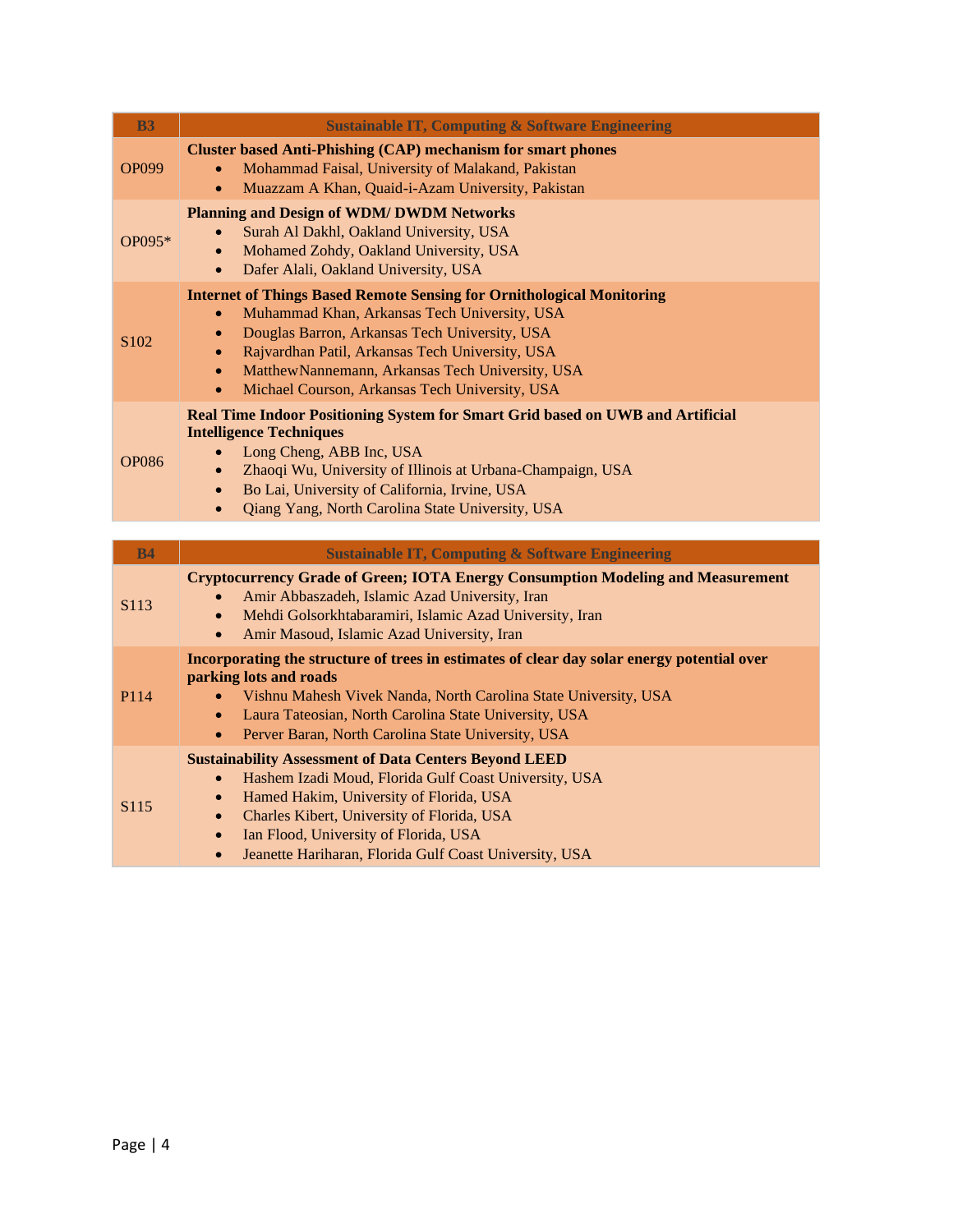# **C Smart Systems and Infrastructures**

| C1                | <b>Smart Systems and Infrastructures</b>                                                                                                                                                                                                                                                                                                                                                                                                                                                |
|-------------------|-----------------------------------------------------------------------------------------------------------------------------------------------------------------------------------------------------------------------------------------------------------------------------------------------------------------------------------------------------------------------------------------------------------------------------------------------------------------------------------------|
| F <sub>0</sub> 05 | Tri-Objective LPV Controller Design for the Thermal Management of Motor Drive<br><b>Parameters in an Electric Vehicle</b><br>Syed Muhammad Nawazish Ali, Macquarie University, Australia<br>Jahangir Hossain, University of Technology Sydney, Australia<br>$\bullet$<br>Vivek Sharma, Macquarie University, Australia<br>$\bullet$<br>Muhammad Kashif, Macquarie University, Australia<br>$\bullet$                                                                                    |
| F <sub>021</sub>  | Distributed Frequency Regulation for Heterogeneous Microgrids via Steady State Optimal<br><b>Control</b><br>Lukas Kölsch, Karlsruhe Institute of Technology, Germany<br>$\bullet$<br>Manuel Dupuis, Karlsruhe Institute of Technology, Germany<br>$\bullet$<br>Kirtan Bhatt, Karlsruhe Institute of Technology, Germany<br>$\bullet$<br>Stefan Krebs, Karlsruhe Institute of Technology, Germany<br>$\bullet$<br>Sören Hohmann, Karlsruhe Institute of Technology, Germany<br>$\bullet$ |

| C <sub>2</sub>    | <b>Smart Systems and Infrastructures</b>                                                                                                                                                                                                                                                                                                                                                   |
|-------------------|--------------------------------------------------------------------------------------------------------------------------------------------------------------------------------------------------------------------------------------------------------------------------------------------------------------------------------------------------------------------------------------------|
| S <sub>0</sub> 26 | Printable smart materials used as sensors for continuous monitoring in a smart code<br>Mustafa Bilgin, University of Wuppertal, Germany<br>Johannes Backhaus, University of Wuppertal, Germany<br>$\bullet$                                                                                                                                                                                |
| F <sub>029</sub>  | <b>Towards Smart e-Infrastructures, A Community Driven Approach Based on Real Datasets</b><br>Prashant Singh, Uppsala University, Sweden<br>Mona Elamin, Uppsala University, Sweden<br>$\bullet$<br>Salman Toor, Uppsala University, Sweden<br>$\bullet$                                                                                                                                   |
| F <sub>0</sub> 31 | <b>Identification of Faults in Microgrid Using Artificial Neural Networks</b><br>Sri Kolla, Bowling Green State University, USA<br>Peter Onwonga, Bowling Green State University, USA<br>$\bullet$                                                                                                                                                                                         |
| F <sub>042</sub>  | <b>Local Phasor-Based Control of DER Inverters for Voltage Regulation on Distribution Feeders</b><br>Jaimie Swartz, University of California, Berkeley, USA<br>Elizabeth Ratnam, Australian National University, Australia<br>$\bullet$<br>T.G. Roberts, University of California, Berkeley, USA<br>$\bullet$<br>Alexandra von Meier, University of California, Berkeley, USA<br>$\bullet$ |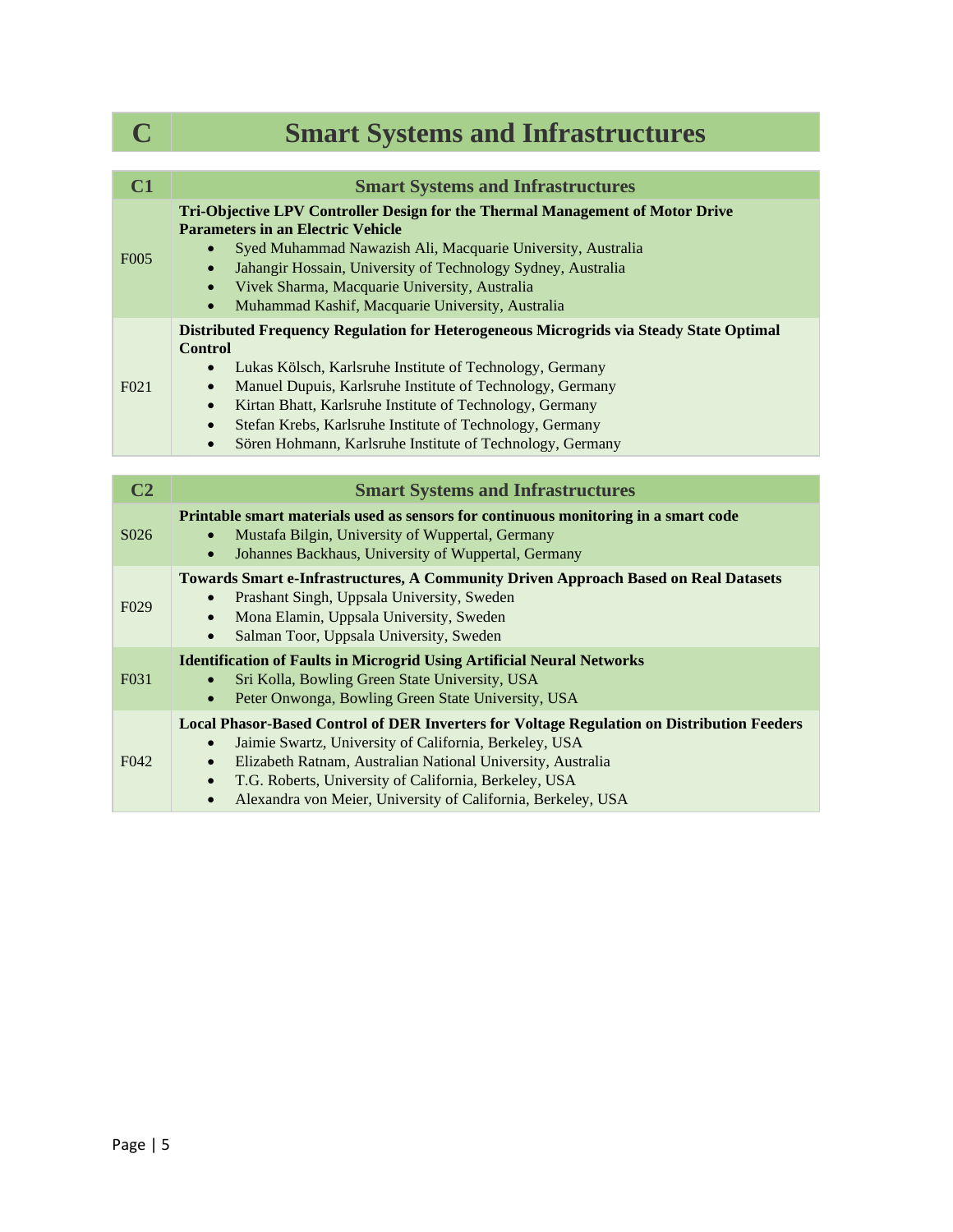| C <sub>3</sub>   | <b>Smart Systems and Infrastructures</b>                                                                                                                                                                                                                                                                                                                                 |
|------------------|--------------------------------------------------------------------------------------------------------------------------------------------------------------------------------------------------------------------------------------------------------------------------------------------------------------------------------------------------------------------------|
| <b>OP044</b>     | <b>Challenges for Integrating Renewable Energy Sources into Smart Grid via Wireless Power</b><br><b>Transfer Technology</b><br>Hamid Allamehzadeh, Eastern New Mexico University, USA<br>$\bullet$                                                                                                                                                                       |
| F <sub>108</sub> | Self-adjusting Inertia Emulation Control in V2G Application<br>Saleh Dinkhah, Texas Tech University, USA<br>Miao He, Texas Tech University, USA<br>$\bullet$                                                                                                                                                                                                             |
| S <sub>061</sub> | <b>Power Demand Prediction of Battery Overhead Line Buses based on a Neural Network</b><br><b>Optimization</b><br>Michele Weisbach, University of Wuppertal, Germany<br>Utz Spaeth, University of Wuppertal, Germany<br>$\bullet$<br>Milad Ghobadi, University of Wuppertal, Germany<br>$\bullet$<br>Benedikt Schmuelling, University of Wuppertal, Germany<br>$\bullet$ |
| F <sub>072</sub> | <b>GIS-Based Estimation of Seasonal Solar Energy Potential for Parking Lots and Roads</b><br>Vishnu Mahesh Vivek Nanda, North Carolina State University, USA<br>Laura Tateosian, North Carolina State University, USA<br>$\bullet$<br>Perver Baran, North Carolina State University, USA                                                                                 |

| $\mathbf{C4}$    | <b>Smart Systems and Infrastructures</b>                                                                                                                                                                                                                                                                                                   |
|------------------|--------------------------------------------------------------------------------------------------------------------------------------------------------------------------------------------------------------------------------------------------------------------------------------------------------------------------------------------|
| <b>F080</b>      | <b>Comparative Review of Consensus Controls with Triangle Mesh Topology for Reactive Power</b><br><b>Sharing</b><br>Ahmed Alsafran, University of Dayton, USA<br>Malcolm Daniels, University of Dayton, USA<br>$\bullet$                                                                                                                   |
| $P050*$          | <b>Creation of a Wireless Monitoring System for a Wind and Solar Hybrid System through</b><br><b>Integrating Arduino with LabVIEW</b><br>James Guillory, University of Louisiana at Lafayette, USA<br>Terrance Chambers, University of Louisiana at Lafayette, USA<br>$\bullet$<br>G.H. Massiha, University of Louisiana at Lafayette, USA |
| <b>OP083</b>     | <b>In-network Energy Rebalancing by Blockchain</b><br>J Seol, Oklahoma State University, USA<br>$\bullet$<br>Nohpill Park, Oklahoma State University, USA<br>$\bullet$<br>Indy Park, Oklahoma City University, USA<br>$\bullet$                                                                                                            |
| P <sub>073</sub> | <b>Advantages and Process of Reconditioning and Recycling Mobile Phones</b><br>Charly Ngouani, C.Mobiles, Cameroon<br>$\bullet$<br>Eliane Kouede, University of Yaounde I, Cameroon<br>$\bullet$<br>Emile Tawamba, University of Douala, Cameroon                                                                                          |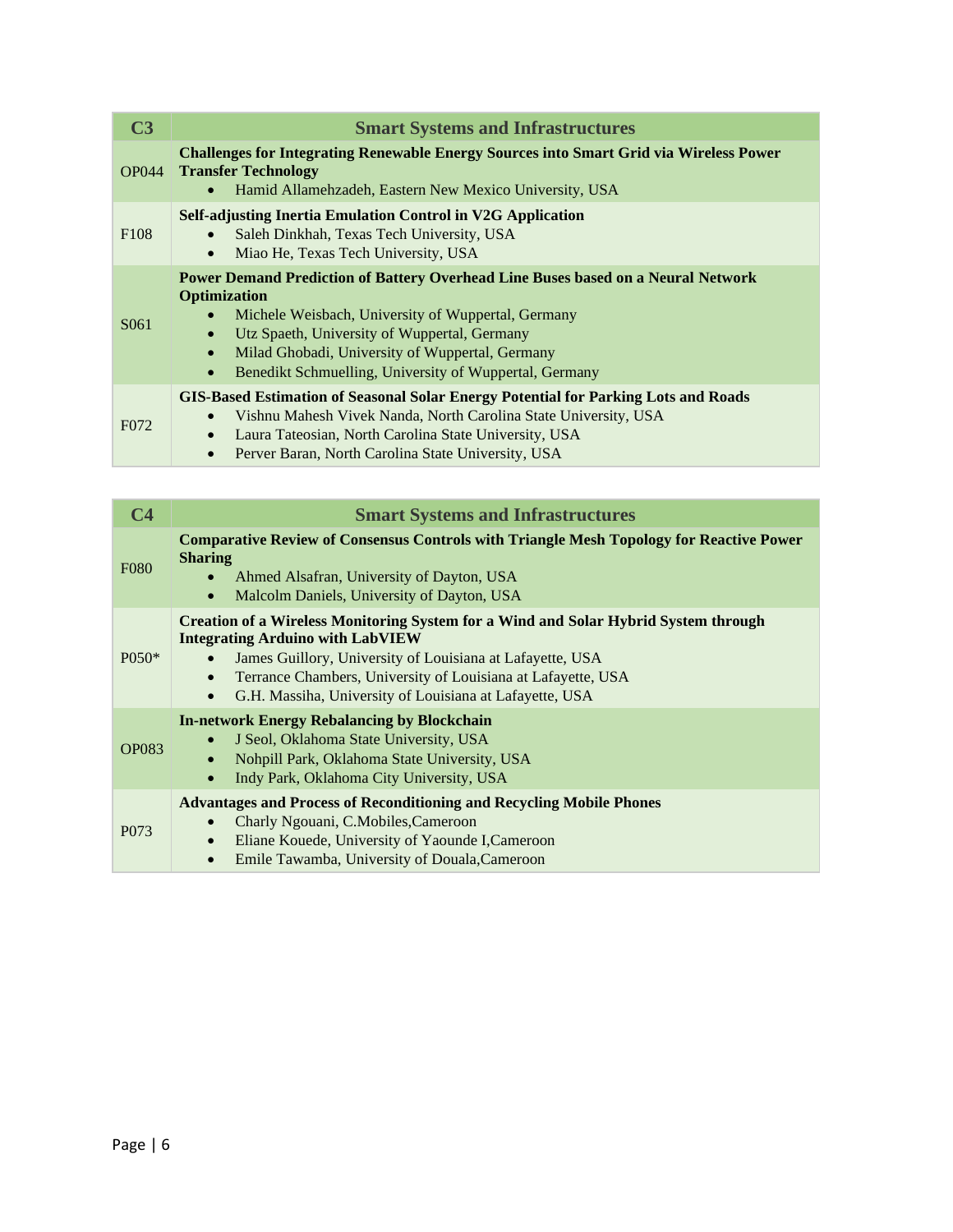|                   | <b>Energy Usage Reduction and Conservation</b>                                                                                                                                                                                                                                                                                                                                                                                                                                       |
|-------------------|--------------------------------------------------------------------------------------------------------------------------------------------------------------------------------------------------------------------------------------------------------------------------------------------------------------------------------------------------------------------------------------------------------------------------------------------------------------------------------------|
|                   |                                                                                                                                                                                                                                                                                                                                                                                                                                                                                      |
| D <sub>1</sub>    | <b>Energy Usage Reduction and Conservation</b>                                                                                                                                                                                                                                                                                                                                                                                                                                       |
| F <sub>0</sub> 89 | <b>Modularized Personal Piezoelectric Vibration Harvester</b><br>Yao Ren, University of Texas at Dallas, USA<br>Akash Dey, University of Texas at Dallas, USA<br>$\bullet$<br>Akash Tadmare, University of Texas at Dallas, USA<br>$\bullet$<br>Hongbing Lu, University of Texas at Dallas, USA<br>$\bullet$<br>Yuanning Chen, Microsol Technologies Inc, USA<br>$\bullet$<br>Harvey Stiegler, Microsol Technologies Inc, USA<br>Andrew Marshall, University of Texas at Dallas, USA |
| S <sub>092</sub>  | Comparison of BDC linker-based MOFs for carbondioxide trapping; curb climate change<br>Aisha Asghar, USPCAS-E, NUST, Pakistan<br>Naseem Iqbal, USPCAS-E, NUST, Pakistan<br>$\bullet$<br>Tayyaba Noor, SCME, NUST, Pakistan<br>$\bullet$                                                                                                                                                                                                                                              |
|                   |                                                                                                                                                                                                                                                                                                                                                                                                                                                                                      |
| D2                | <b>Energy Usage Reduction and Conservation</b>                                                                                                                                                                                                                                                                                                                                                                                                                                       |
| P056*             | Evaluating carbon reduction strategies for the University of Pittsburgh<br>Sabrina Nguyen, University of Pittsburgh, USA<br>Eli Brock, University of Pittsburgh, USA<br>Robert Kerestes, University of Pittsburgh, USA<br>$\bullet$                                                                                                                                                                                                                                                  |
| F <sub>063</sub>  | Energy Consumption in Milling as a Result of Different Machining Parameters and Tool Paths<br>Renan Santos, Universidade Federal de Santa Catarina, Brazil<br>Milton Pereira, Universidade Federal de Santa Catarina, Brazil<br>$\bullet$<br>Joao Ferreira, Universidade Federal de Santa Catarina, Brazil<br>$\bullet$                                                                                                                                                              |
| F <sub>064</sub>  | <b>Smart Efficient Fan Controller with Fault Detection Diagnostics</b><br>Robert Mowris, Verified Inc., USA                                                                                                                                                                                                                                                                                                                                                                          |
| S076              | Switchable Magnets as a Power-Efficient Alternative for Electromagnets in a Mobile Robotic<br><b>System</b><br>Andrew Garcia, Texas A&M University-Corpus Christi, USA                                                                                                                                                                                                                                                                                                               |

• Mehrube Mehrubeoglu, Texas A&M University-Corpus Christi, USA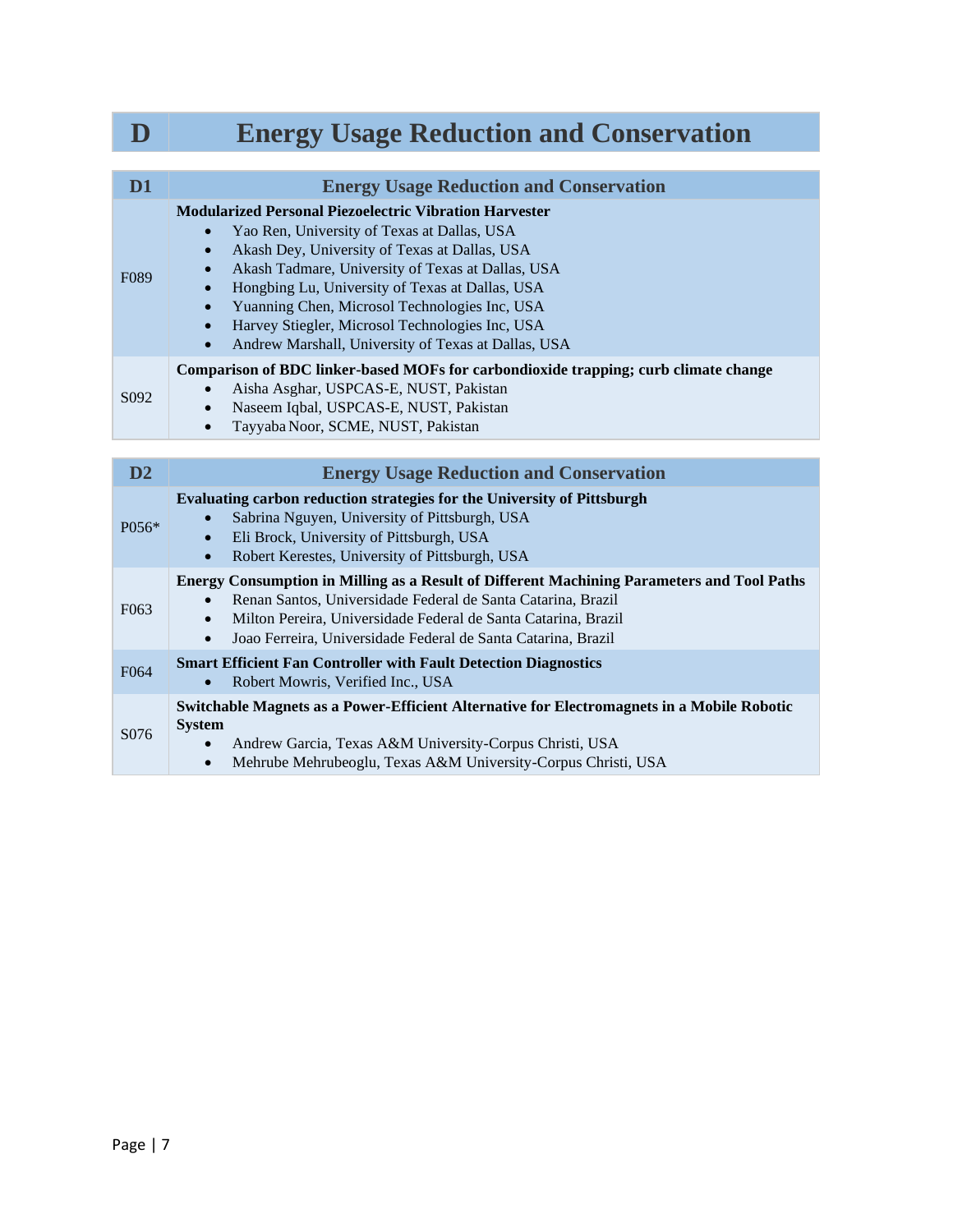#### **Environmental, Legal, Social, Economic, and Political Impacts**

| E <sub>1</sub>    | <b>Environmental, Legal, Social, Economic, and Political Impacts</b>                                                                                                                                                                                                                                                                                                                                                                                                                |
|-------------------|-------------------------------------------------------------------------------------------------------------------------------------------------------------------------------------------------------------------------------------------------------------------------------------------------------------------------------------------------------------------------------------------------------------------------------------------------------------------------------------|
| F <sub>0</sub> 37 | <b>Economic Analysis of Home Photovoltaics System: Extreme Weather Case Study</b><br>Rao Fu, University at Buffalo, USA<br>Jin Zhao, University of Alabama, USA<br>Ilya Grinberg, Buffalo State College, USA<br>$\bullet$                                                                                                                                                                                                                                                           |
| F <sub>019</sub>  | Economic Dispatch of a Smart Grid with Vehicle-to-Grid Integration<br>Charles Uko, University of South Carolina, USA<br>Ona Egbue, University of South Carolina Upstate, USA<br>$\bullet$<br>Desineni Naidu, University of Minnesota, USA<br>$\bullet$                                                                                                                                                                                                                              |
| S <sub>0</sub> 38 | An Analysis of Large-Scale Cannabis Farming<br>Zachary Unson, Florida Polytechnic University, USA<br>Tyler Francis, Florida Polytechnic University, USA<br>Brandon Rubio, Florida Polytechnic University, USA<br>$\bullet$<br>Addison Arnold, Florida Polytechnic University, USA<br>$\bullet$                                                                                                                                                                                      |
| PO040             | <b>Evaluation of Affordable Solar Cells</b><br>Christopher Scaduto, Florida Polytechnic University, USA<br>Zachary Unson, Florida Polytechnic University, USA<br>Andres Regalado, Florida Polytechnic University, USA<br>Robert Acacio, Florida Polytechnic University, USA<br>Richard Matyi, Florida Polytechnic University, USA<br>$\bullet$<br>Melba Horton, Florida Polytechnic University, USA<br>$\bullet$<br>Robert Austin, Florida Polytechnic University, USA<br>$\bullet$ |

| E2               | <b>Environmental, Legal, Social, Economic, and Political Impacts</b>                                                                                                                                                                                                                                                       |
|------------------|----------------------------------------------------------------------------------------------------------------------------------------------------------------------------------------------------------------------------------------------------------------------------------------------------------------------------|
| S <sub>092</sub> | Comparison of BDC linker-based MOFs for carbondioxide trapping; curb climate change<br>Aisha Asghar, USPCAS-E, NUST, Pakistan<br>Naseem Iqbal, USPCAS-E, NUST, Pakistan<br>Tayyaba Noor, SCME, NUST, Pakistan                                                                                                              |
| F066             | What Is the Value of Alternative Methods for Estimating Ramping Needs?<br>Evangelia Spyrou, National Renewable Energy Laboratory, USA<br>Venkat Krishnan, National Renewable Energy Laboratory, USA<br>Qingyu Xu, Johns Hopkins University, USA<br>$\bullet$<br>Benjamin Hobbs, Johns Hopkins University, USA<br>$\bullet$ |
| F016             | <b>Economic Analysis of Li-Ion Battery Energy Storage System</b><br>David Preciado, West Texas A&M University, USA<br>Anitha Subburaj, West Texas A&M University, USA<br>$\bullet$<br>Vinitha Subburaj, West Texas A & M University, USA<br>$\bullet$<br>Petterson Pham, West Texas A&M University, USA<br>$\bullet$       |

**E**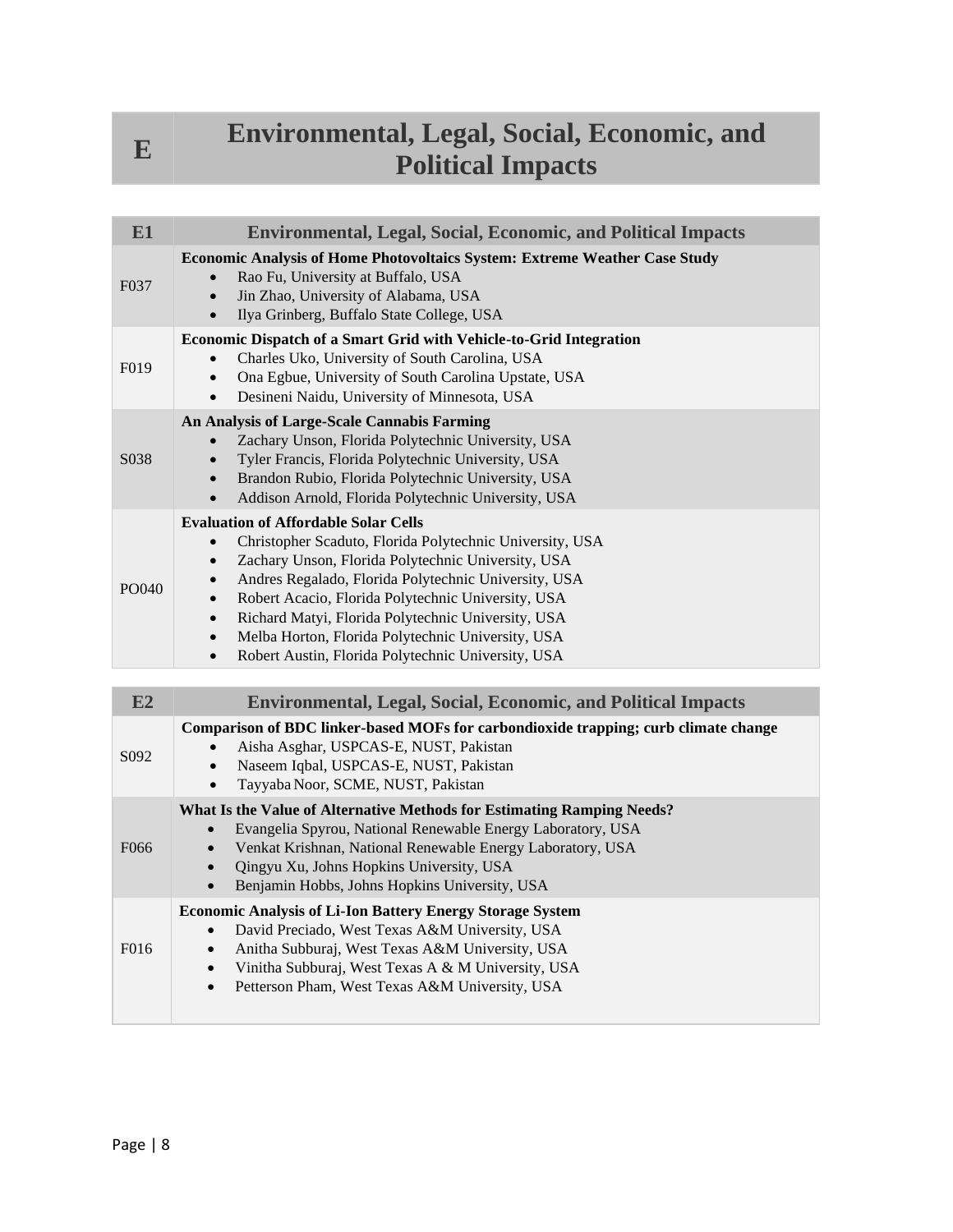|                  | <b>Intelligent Future Grid</b>                                                                                                                                                                                                                                                                                                                                                                                                           |
|------------------|------------------------------------------------------------------------------------------------------------------------------------------------------------------------------------------------------------------------------------------------------------------------------------------------------------------------------------------------------------------------------------------------------------------------------------------|
| $\mathbf F$      | Chair: Shuva Paul, National Renewable Energy Laboratory, USA                                                                                                                                                                                                                                                                                                                                                                             |
|                  | Co-Chair: Fei Ding, National Renewable Energy Laboratory, USA<br>$\bullet$                                                                                                                                                                                                                                                                                                                                                               |
|                  |                                                                                                                                                                                                                                                                                                                                                                                                                                          |
| F1               | <b>Intelligent Future Grid</b>                                                                                                                                                                                                                                                                                                                                                                                                           |
| F087             | <b>Augmented Reality for Smarter Bangladesh</b><br>Muhtasim Riffat, North South University, Bangladesh<br>Abrar Yasir, North South University, Bangladesh<br>$\bullet$<br>Intisar Tahmid, North South University, Bangladesh<br>$\bullet$<br>Shuva Paul, National Renewable Energy Laboratory, USA<br>$\bullet$<br>Tanvir Ahad, Oklahoma University, USA<br>$\bullet$<br>Eklas Hossain, Oregon Renewable Energy Center, USA<br>$\bullet$ |
| F091             | <b>An Awareness Study of Smartmeters Radiation on Human Head</b><br>Md Tanvir Ahad, University of Oklahoma, USA                                                                                                                                                                                                                                                                                                                          |
|                  | Akhlaqur Rahman, Engineering Institute of Technology, Australia<br>$\bullet$                                                                                                                                                                                                                                                                                                                                                             |
|                  |                                                                                                                                                                                                                                                                                                                                                                                                                                          |
| F2               | <b>Intelligent Future Grid</b>                                                                                                                                                                                                                                                                                                                                                                                                           |
| F <sub>097</sub> | Sustainable PKL electricity for use in smart grid DC appliances<br>Md. Kamrul Alam Khan, Jagannth University, Bangladesh<br>$\bullet$<br>Shahinul Islam, Uttara University, Bangladesh<br>$\bullet$<br>M.A. Saime, Dinajpur Polytechnique Institute, Bangladesh<br>$\bullet$<br>S.R. Rasel, LGE Department, Fulbaria, Bangladesh<br>$\bullet$<br>Sazzad Hossain, Shantinagar Plaza, Dhaka, Bangladesh<br>$\bullet$                       |
| F <sub>100</sub> | <b>Residential Energy Management: A Machine Learning Perspective</b><br>Mahmood Reaz Sunny, Uttara University, Bangladesh<br>Md Ahsan Kabir, Military Institute of Science and Technology, Bangladesh<br>$\bullet$<br>Intisar Tahmid Naheen, North South University, Bangladesh<br>$\bullet$<br>Md Tanvir Ahad, University of Oklahoma, USA.<br>$\bullet$                                                                                |
| F <sub>100</sub> | <b>Residential Energy Management: A Machine Learning Perspective</b><br>Mahmood Reaz Sunny, Uttara University, Bangladesh<br>$\bullet$<br>Md Ahsan Kabir, Military Institute of Science and Technology, Bangladesh<br>$\bullet$<br>Intisar Tahmid Naheen, North South University, Bangladesh<br>$\bullet$<br>Md Tanvir Ahad, University of Oklahoma, USA.<br>$\bullet$                                                                   |
| <b>OP098</b>     | Portable Smart Grid PKL (Pathor Kuchi Leaf) Powered Lantern for Use in off grid areas<br>K.A. Khan, Jagannath University, Bangladesh<br>$\bullet$<br>Shahinul Islam, Uttara University, Bangladesh<br>$\bullet$<br>Md. Ohiduzzaman, Jashore University of Science & Technology, Bangladesh<br>$\bullet$<br>Rajia Sultana, Primeasia University, Bangladesh<br>$\bullet$<br>Rajada Khatun, Atomic Energy Centre, Bangladesh<br>$\bullet$  |
| F116             | Intermittency mitigation and virtual inertia support for PV integration: a new viewpoint<br>Arash Anzalchi, Colite Technologies, USA<br>$\bullet$<br>Kevin O'Hara, Colite Technologies, USA<br>$\bullet$<br>Arif Sarwat, Florida International University, USA<br>$\bullet$                                                                                                                                                              |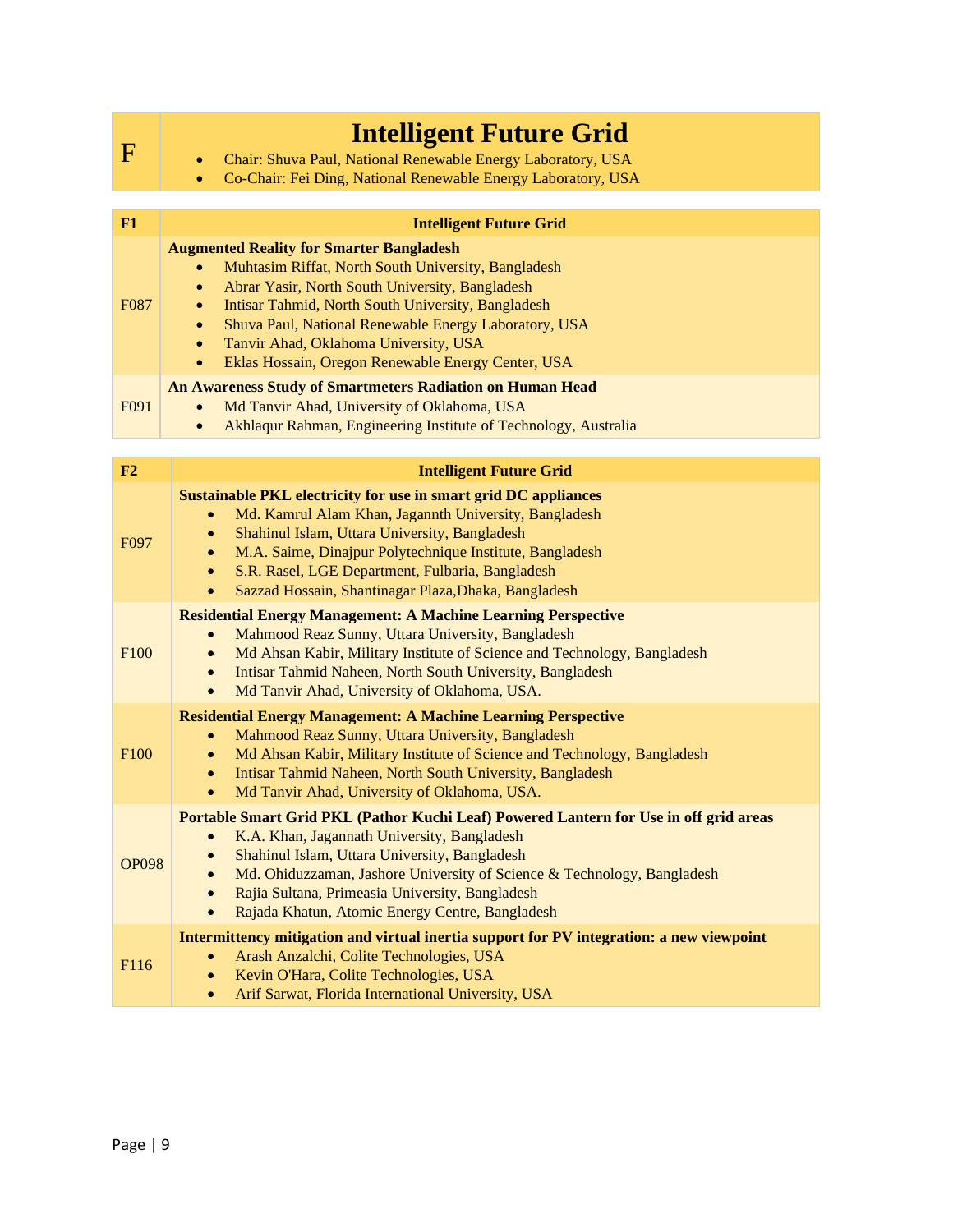| G                 | <b>Biomedical &amp; Biotechnology</b>                                                                                                                                                                 |
|-------------------|-------------------------------------------------------------------------------------------------------------------------------------------------------------------------------------------------------|
|                   |                                                                                                                                                                                                       |
| G1                | <b>Biomedical &amp; Biotechnology</b>                                                                                                                                                                 |
| S <sub>0</sub> 22 | A Radio Frequency-based Antenna Sensor for Identifying Finger Pairs<br>Chun-Hsi Su, National Taipei University of Technology, Taiwan<br>Hong-Wei Wu, National Taipei University of Technology, Taiwan |
| S010              | Electrochemical Gridbuffer(tm)<br>Stephen Shepherd, Shepherd Hydricity, USA<br>$\bullet$                                                                                                              |
| P053              | <b>NASA Exoskeleton work creates next generation prosthetics</b><br>Jay Martin, Martin Bionics, USA                                                                                                   |
| P <sub>074</sub>  | The Role of Biosensors in a Green Economy<br>Tom Jobe, Jobe Farms LLC, USA                                                                                                                            |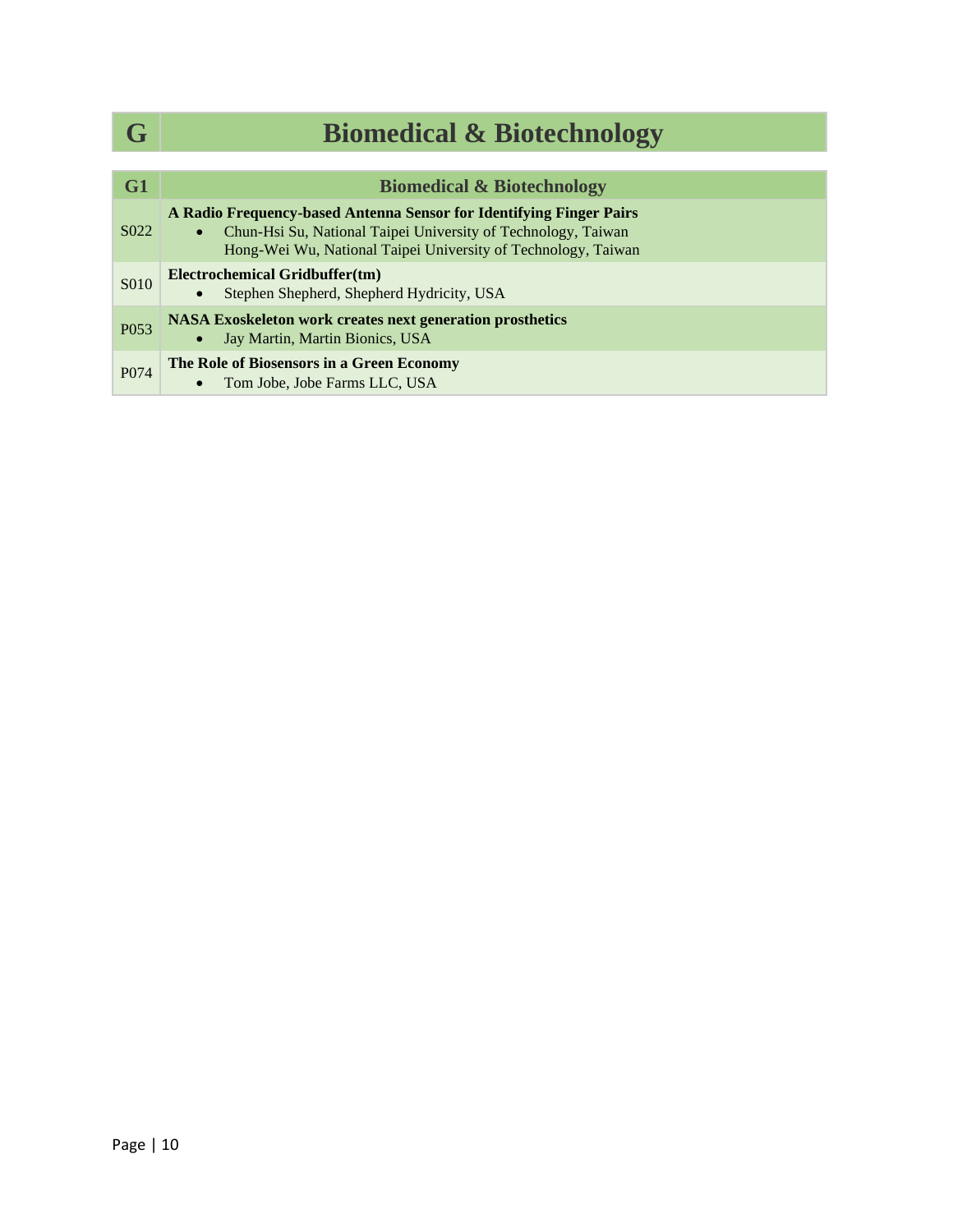## **H Radar, Weather Forecasting, Water & Sanitation**

| H1                | Radar, Weather Forecasting, Water & Sanitation                                                                                                                                                                                                                                                                                                                                                   |
|-------------------|--------------------------------------------------------------------------------------------------------------------------------------------------------------------------------------------------------------------------------------------------------------------------------------------------------------------------------------------------------------------------------------------------|
| F <sub>018</sub>  | <b>A Low-Cost Environmental Nitrate Sensor</b><br>Robert Dean, Auburn University, USA<br>Elizabeth Guertal, Auburn University, USA<br>$\bullet$<br>Adam Newby, Auburn University, USA<br>$\bullet$                                                                                                                                                                                               |
| F <sub>020</sub>  | <b>Mutual Coupling Compensation for Phased Array Weather Radar</b><br>Shajid Islam, University of Oklahoma, USA<br>Sharif Atique, Texas Tech University, USA<br>$\bullet$                                                                                                                                                                                                                        |
| H2                | Radar, Weather Forecasting, Water & Sanitation                                                                                                                                                                                                                                                                                                                                                   |
| F <sub>024</sub>  | Time series forecasting of total daily solar energy generation: A comparative analysis between<br><b>ARIMA</b> and machine learning techniques<br>Sharif Atique, Texas Tech University, USA<br>Subrina Noureen, Texas Tech University, USA<br>$\bullet$<br>Vishwajit Roy, Texas Tech University, USA<br>$\bullet$<br>Stephen Bayne, Texas Tech University, USA<br>Joshua Macfie, Group Nire, USA |
| S <sub>0</sub> 34 | Low-Cost, Lightweight UWB Antenna Design for Humanitarian Drone-Launched GPR<br><b>Surveys</b><br>Salah Badjou, American Polytechnic Institute, USA<br>Doria Kutrubes, Radar Solutions International, USA<br>$\bullet$<br>Khaled Bounar, Raytheon, Inc., USA<br>$\bullet$                                                                                                                        |
| $P070*$           | Autonomous Air Quality & Water Vapor Density Detection Via Quadcopter<br>Doney Peters, California State University, Bakersfield, USA<br>Chengwei Lei, California State University, Bakersfield, USA                                                                                                                                                                                              |
| P <sub>081</sub>  | The intraday and day-ahead wind power forecasting with error data and actual data using<br><b>ARIMA and Wavelet-ARIMA</b><br>Akshita Gupta, IIT Roorkee, India<br>$\bullet$<br>Arun Kumar, IIT Roorkee, India<br>$\bullet$                                                                                                                                                                       |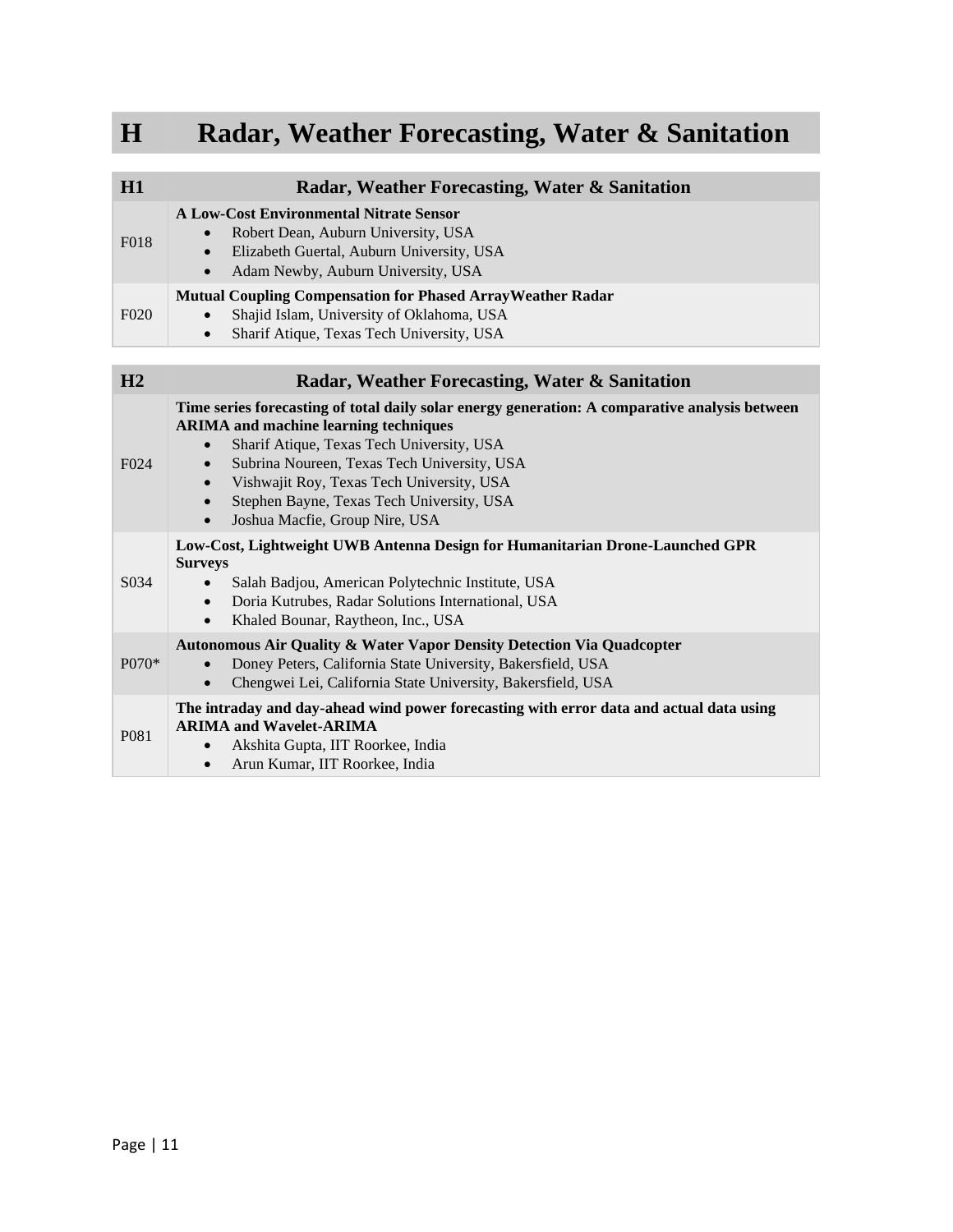| I                 | <b>Architectural and Engineering Sustainable Designs</b>                                                                                                                                                                                                                       |
|-------------------|--------------------------------------------------------------------------------------------------------------------------------------------------------------------------------------------------------------------------------------------------------------------------------|
|                   |                                                                                                                                                                                                                                                                                |
| $\overline{11}$   | <b>Architectural and Engineering Sustainable Designs</b>                                                                                                                                                                                                                       |
| O051              | Production of Dredged Material for Compressed Stabilized Earth Block (CSEB) and Its Potential<br>in Building Structure<br>Bosheng Liu, University of Louisiana at Lafayette, USA<br>Quoc Dang Minh, University of Louisiana at Lafayette, USA                                  |
| <b>F088</b>       | <b>Occupancy Detection Enhanced Building HVAC Energy Consumption Prediction</b><br>Weisong Tian, Widener University, USA<br>Chengwei Lei, California State University Bakersfield, USA                                                                                         |
|                   |                                                                                                                                                                                                                                                                                |
| I2                | <b>Architectural and Engineering Sustainable Designs</b>                                                                                                                                                                                                                       |
| F <sub>0</sub> 02 | <b>Sustainable Earthen Housing System for Forcibly Displaced Population and Disaster Affected</b><br><b>Areas</b><br>Feremnet Tegegnework, Ethiopian Construction Design and Supervision Works Corporation,<br>Ethiopia<br>Sofonias Arefaine, MODCON Engineering Plc, Ethiopia |
| S009              | Deep Learning Based Visual Automated Sorting System for Remanufacturing<br>Chigozie Nwankpa, University of Strathclyde, United Kingdom<br>Solomon Eze, University of Strathclyde, United Kingdom<br>Winifred Ijomah, University of Strathclyde, United Kingdom                 |
| F <sub>0</sub> 39 | Design and Stability Analysis of an Offshore Floating Multi-Turbine Platform<br>Srikanth Bashetty, Texas A&M University Kingsville, USA<br>Selahattin Ozcelik, Texas A&M University Kingsville, USA                                                                            |
| $P(0.59*)$        | <b>Opportunities and Challenges of Geothermal Drilling for Renewable Energy Generation</b><br>Cesar Vivas, University of Oklahoma, USA<br>Saeed Salehi, University of Oklahoma, USA<br>$\bullet$                                                                               |